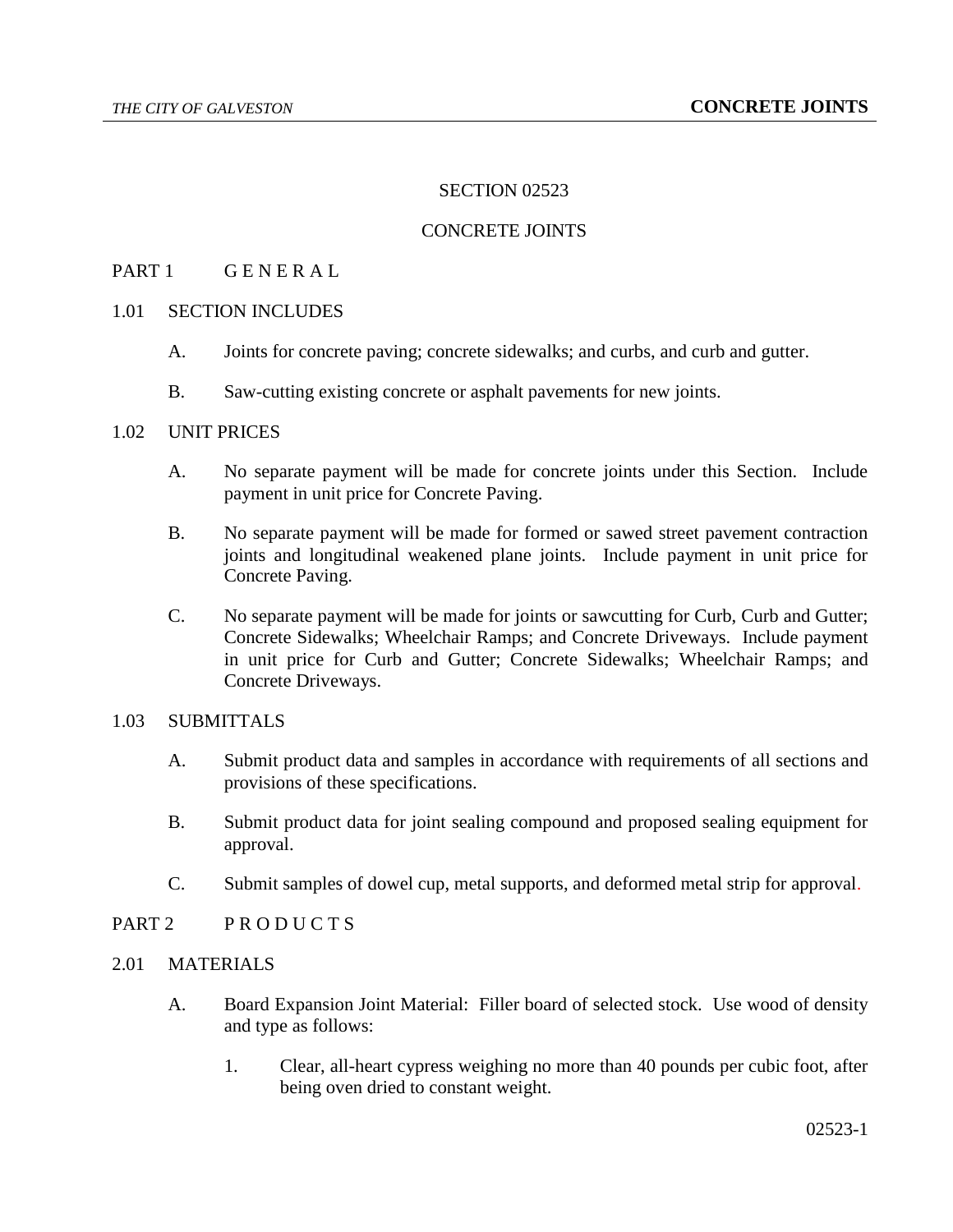- 2. Clear, all-heart redwood weighing no more than 30 pounds per cubic foot, after being oven dried to constant weight.
- 3. Use wood only when part of a load transmission device assembly.
- B. Joint Sealing Compound:
	- 1. Joint sealing compound shall be self-leveling Low Modulas Silicone sealant single component meeting the requirements of TxDOT Specification 433.2, Class 5.
- C. Load Transmission Devices:
	- 1. Smooth, steel dowel bars conforming to ASTM A615, Grade 60. When indicated on Drawings, encase one end of dowel bar in approved cap having inside diameter 1/16 inch greater than diameter of dowel bar.
	- 2. Deformed steel tie bars conforming to ASTM A615, Grade 60.
- D. Metal Supports for Reinforcing Steel and Joint Assembly: Employ metal supports of approved shape and size that will secure reinforcing steel and joint assembly in correct position during placing and finishing of concrete. Space supports as directed by the Owner's Representative.

## PART 3 EXECUTION

## 3.01 PLACEMENT

- A. When new work is adjacent to existing concrete, place joints at same location as existing joints in adjacent pavement.
- B. If the limit of removal of existing concrete or asphaltic pavement does not fall on existing joint, saw cut existing pavement minimum of 2 inches deep to provide straight, smooth joint surface without chipping, spalling or cracks.

## 3.02 CONSTRUCTION JOINTS

A. Place transverse construction joint wherever concrete placement must be stopped for more than 30 minutes. Place longitudinal construction joints at interior edges of pavement lanes using No. 5 deformed tie bars, 30 inches long and spaced 18 inches on centers.

## 3.03 EXPANSION JOINTS

A. Place 3/4-inch expansion joints at locations shown on drawings. Use no boards shorter than 6 feet. When pavement is 24 feet or narrower, use not more than 2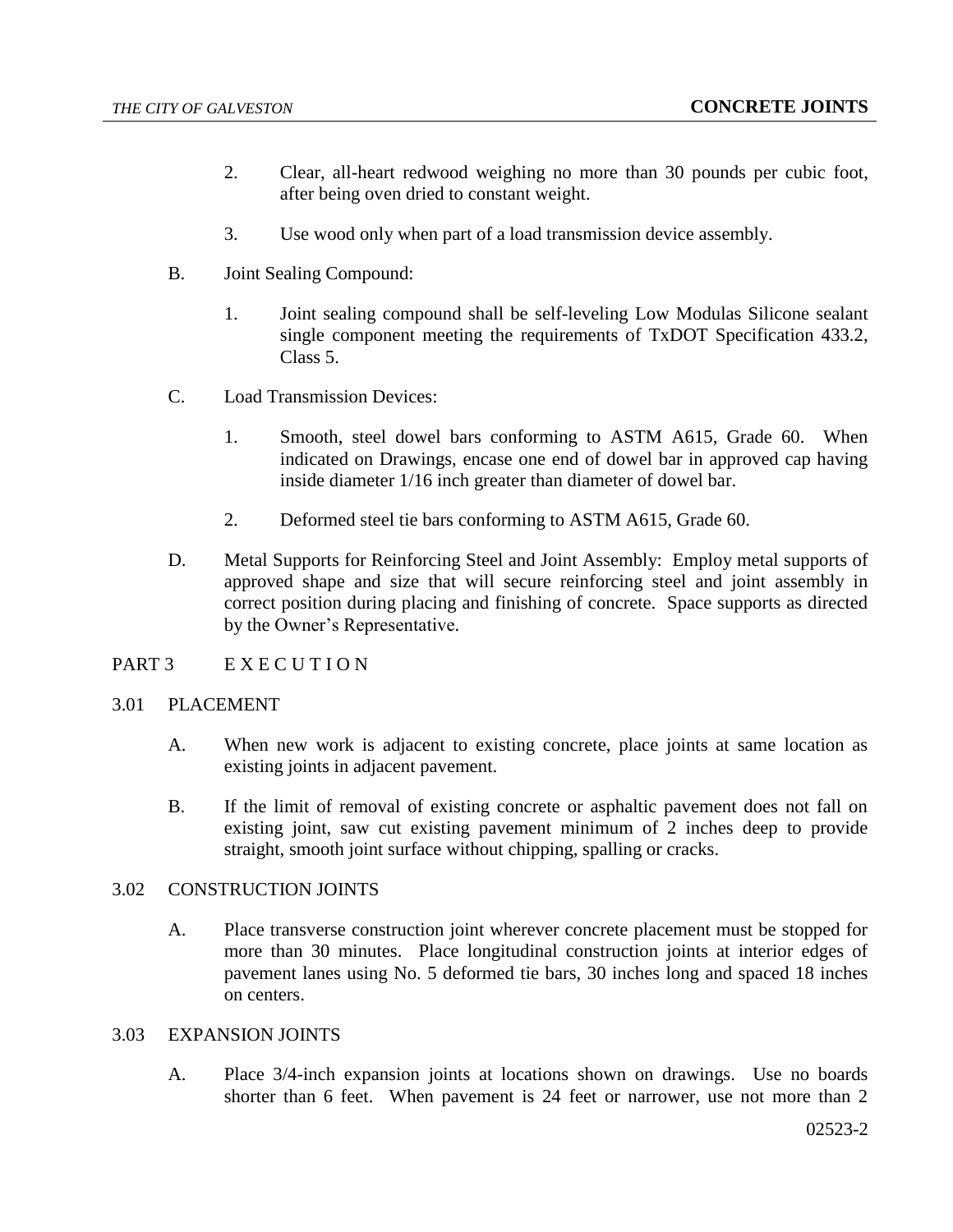lengths of board. Secure pieces to form straight joint. Shape board filler accurately to cross section of concrete slab. Use load transmission devices of type and size shown on Drawings. Seal with joint sealing compound. Maximum spacing shall be 60 feet.

# 3.04 CONTRACTION JOINTS

A. Place formed groove contraction joints at same locations as in adjacent pavement or at spaces indicated on Drawings. Maximum spacing of contraction/construction joints is 20 feet, or as shown on plans. Polyethylene foam backer rods shall be installed in contraction joints. Seal groove with joint sealing compound.

# 3.05 LONGITUDINAL WEAKENED PLANE JOINTS

A. Place longitudinal weakened plane joints at spaces indicated on Drawings. Seal groove with joint sealing compound.

# 3.06 SAWED JOINTS

- A. Contractor may use sawed joints as an alternate to formed groove contraction and weakened plane joints. Circular cutter shall be capable of cutting straight line groove 1/4 –3/8" inch wide. Depth shall be one quarter of pavement thickness plus 1/2 inch. Commence sawing as soon as concrete has hardened sufficiently to permit cutting without chipping, spalling or tearing and prior to initiation of cracks. Once sawing has commenced, it shall be continued until completed. Make saw cut with one pass. Complete sawing between 4 to 24 hours of concrete placement. Saw joints at required spacing consecutively in sequence of concrete placement.
- B. Concrete Saw: Provide sawing equipment adequate in power to complete sawing to required dimensions and within required time. Provide at least one standby saw in good working order. Maintain an ample supply of saw blades at work site at all times during sawing operations. Sawing equipment shall be on job at all times during concrete placement.

## 3.07 JOINTS FOR CURB, CURB AND GUTTER

A. Place 3/4-inch preformed expansion joints through curb and gutters at locations of expansion and contraction joints in pavement; at end of radius returns at street intersections and driveways; and at curb inlets. Maximum spacing shall be 60-foot centers.

## 3.08 JOINTS FOR CONCRETE SIDEWALKS

02523-3 A. Provide 3/4-inch expansion joints conforming to ASTM A1751 along and across sidewalk at back of curbs, at intersections with driveways, steps, and walls; and across walk at intervals not to exceed 36 feet. Provide expansion joint material conforming to ASTM D994 for small radius curves and around fire hydrants and